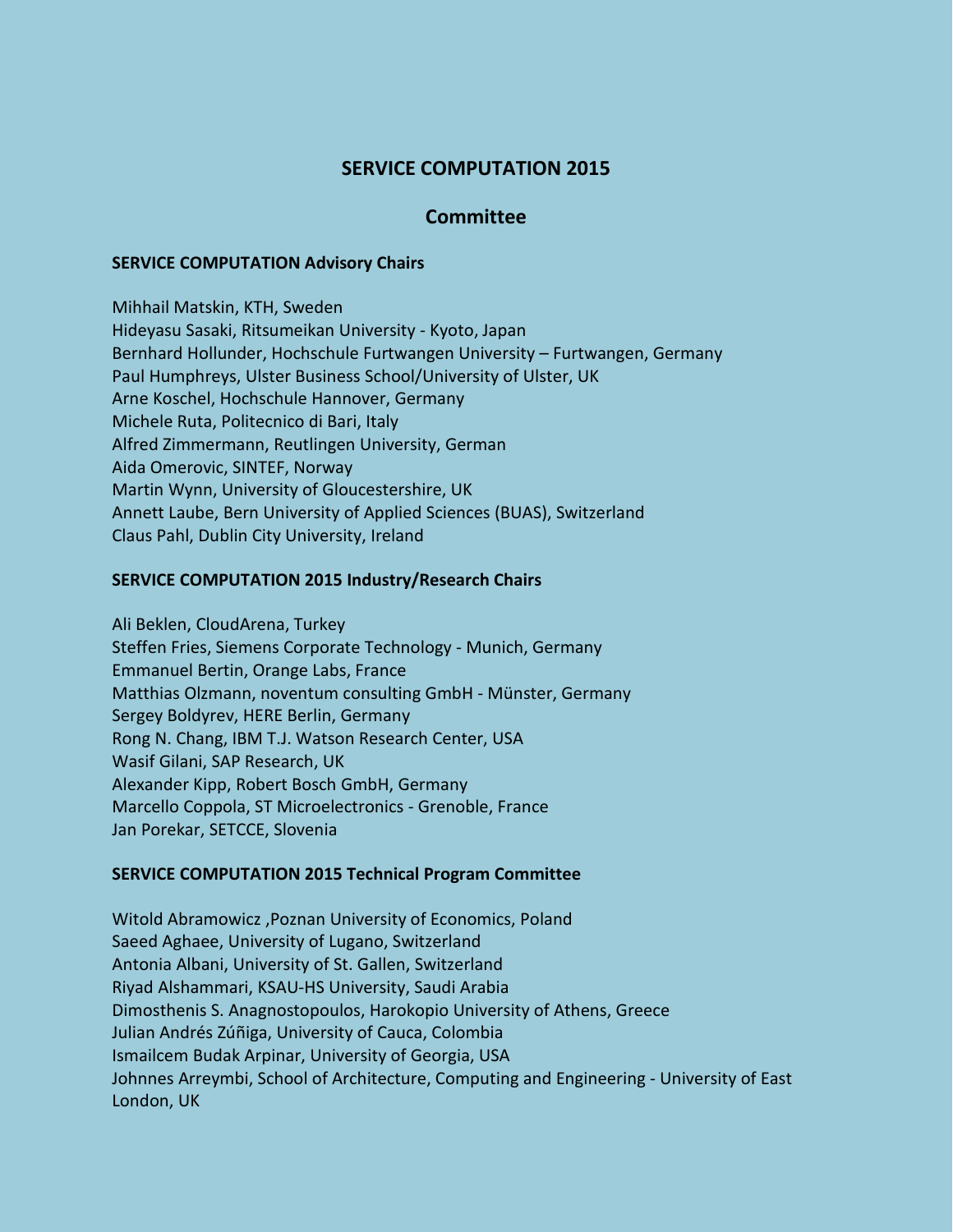Irina Astrova, Tallinn University of Technology, Estonia Jocelyn Aubert, Luxembourg Institute of Science and Technology (LIST), Luxembourg Benjamin Aziz, School of Computing - University of Portsmouth, UK Youcef Baghdadi, Department of Computer Science - Sultan Qaboos University, Oman Ebrahim Bagheri, Ryerson University, Canada Zubair Baig, Edith Cowan University, Australia Akhilesh Bajaj, University of Tulsa, USA Gabriele Bavota, University of Sannio, Italy Carlos Becker Westphall, Federal University of Santa Catarina, Brazil Ali Beklen, Cloud Arena, Turkey Oualid Ben Ali, University of Sharjah, UAE Morad Benyoucef, University of Ottawa, Canada Emmanuel Bertin, Orange Labs, France Sergey Boldyrev, HERE Berlin, Germany Juan Boubeta-Puig, University of Cádiz, Spain Antonio Brogi, University of Pisa, Italy Manfred Broy, Technische Universität München, Germany Massimo Cafaro, University of Salento, Italy Radu Calinescu, University of York, UK Juan Carlos Cano, Universitat Politècnica de València, Spain Wojciech Cellary, Poznan University of Economics, Poland Allen W. Chang, Tamkang University, Taiwan Chin-Chen Chang, Feng Chia University, Taiwan Maiga Chang, Athabasca University, Canada Rong N. Chang, IBM T.J. Watson Research Center, U.S.A. Claudia-Melania Chituc, Eindhoven University of Technology, Netherlands William Cheng-Chung Chu, Tunghai University, Taiwan Soon Ae Chun, City University of New York, USA Javier Cubo, University of Malaga, Spain Giuseppe De Pietro, Institute for High Performance Computing (ICAR) / National Research Council of Italy (CNR) - Napoli, Italy Manuel Andrea Delgado, University of the Republica, Uruguay Leandro Dias da Silva, Federal University of Alagoas, Brazil Kamil Dimililer, Near East University, Cyprus Lamia Atma Djoudi, Synchrone Technologies, France Erdogan Dogdu, TOBB University of Economics and Technology - Ankara, Turkey Wanchun Dou, Nanjing University, China Juan Carlos Dueñas López, Universidad Politécnica de Madrid, Spain Haikal El Abed, Technische Universitaet Braunschweig, Germany Nancy El Rachkidy, Polytech - Clermont University, France El-Sayed Mohamed El-Alfy, King Fahd University of Petroleum and Minerals, Saudi Arabia Vincent C. Emeakaroha, University College Cork, Ireland Onyeka Ezenwoye, Georgia Regents University, USA Marvin Ferber, University of Bayreuth, Germany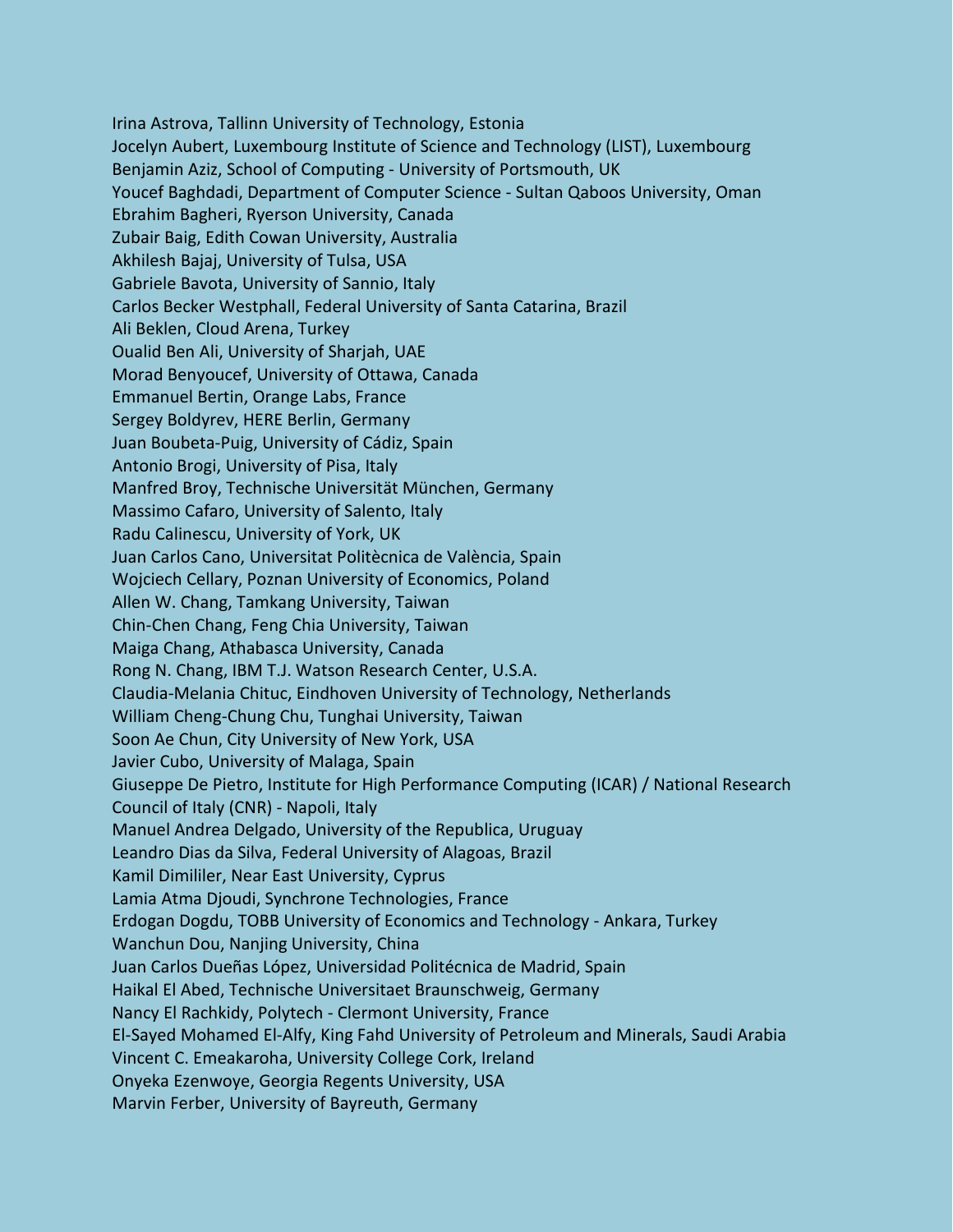Maria João Ferreira, Universidade Portucalense, Portugal Massimo Ficco, Second University of Naples, Italy Sew Bun Foong, National University of Singapore, Singapore Sören Frey, Daimler TSS GmbH, Germany Steffen Fries, Siemens Corporate Technology - Munich,, Germany Nadia Gamez, University of Malaga, Spain G. R. Gangadharan, Institute for Development & Research in Banking Technology [IDRBT] - Hyderabad, India Maira Gatti, IBM Research, Brazil Parisa Ghodous, Claude Bernard University of Lyon, France Christopher Giblin, IBM Research - Zurich, Switzerland Wasif Gilani, SAP Research, UK Sarunas Girdzijauskas, Royal Institute of Technology (KTH), Sweden Luis Gomes, Universidade Nova de Lisboa / UNINOVA-CTS - Monte de Caparica, Portugal Andrzej Goscinski, Deakin University, Australia Gustavo González, Mediapro Research - Barcelona, Spain Andrzej M. Goscinski, Deakin University - Victoria, Australia Victor Govindaswamy, Concordia University Chicago, USA Mohamed Graiet, Institut Supérieur d'Informatique et de Mathématique de Monastir, Tunisie Maki K. Habib, American University in Cairo, Egypt Ileana Hamburg, IAT - Westfälische Hochschule Gelsenkirchen, Germany Takahiro Hara, Osaka University, Japan Sven Hartmann, Clausthal University of Technology, Germany Martin Henkel, Department of Computer and Systems Sciences – Stockholm University, Sweden Bernhard Hollunder, Hochschule Furtwangen University - Furtwangen, Germany Wladyslaw Homenda, Warsaw University of Technology, Poland Tzung-Pei Hong, National University of Kaohsiung, Taiwan Samuelson W. Hong, Zhejiang University of Finance & Economics, China Sun-Yuan Hsieh, National Cheng Kung University, Taiwan Marc-Philippe Huget, LISTIC/Polytech Annecy Chambery/University of Savoie, France Paul Humphreys, Ulster Business School/University of Ulster, UK Hemant Jain, University of Wisconsin- Milwaukee, USA Jinlei Jiang, Tsinghua University - Beijing, China Ivan Jelinek, Faculty of Electrical Engineering - Czech Technical University Department of Computer Science and Engineering, Czech Republic Alexander Jungmann, University of Paderborn, Germany Alexandros Kaloxylos, University of Peloponnese, Greece Tahar Kechadi, University College Dublin, Ireland Nhien An Le Khac, University College Dublin, Ireland Hyunsung Kim, Kyungil University, Korea Alexander Kipp, Robert Bosch GmbH, Germany Manuele Kirsch Pinheiro, Université Paris 1 - Panthéon Sorbonne, France Mourad Kmimech, l'Institut Supérieur d'informatique de Mahdia (ISIMA), Tunisia Kenji Kono, Keio University, Japan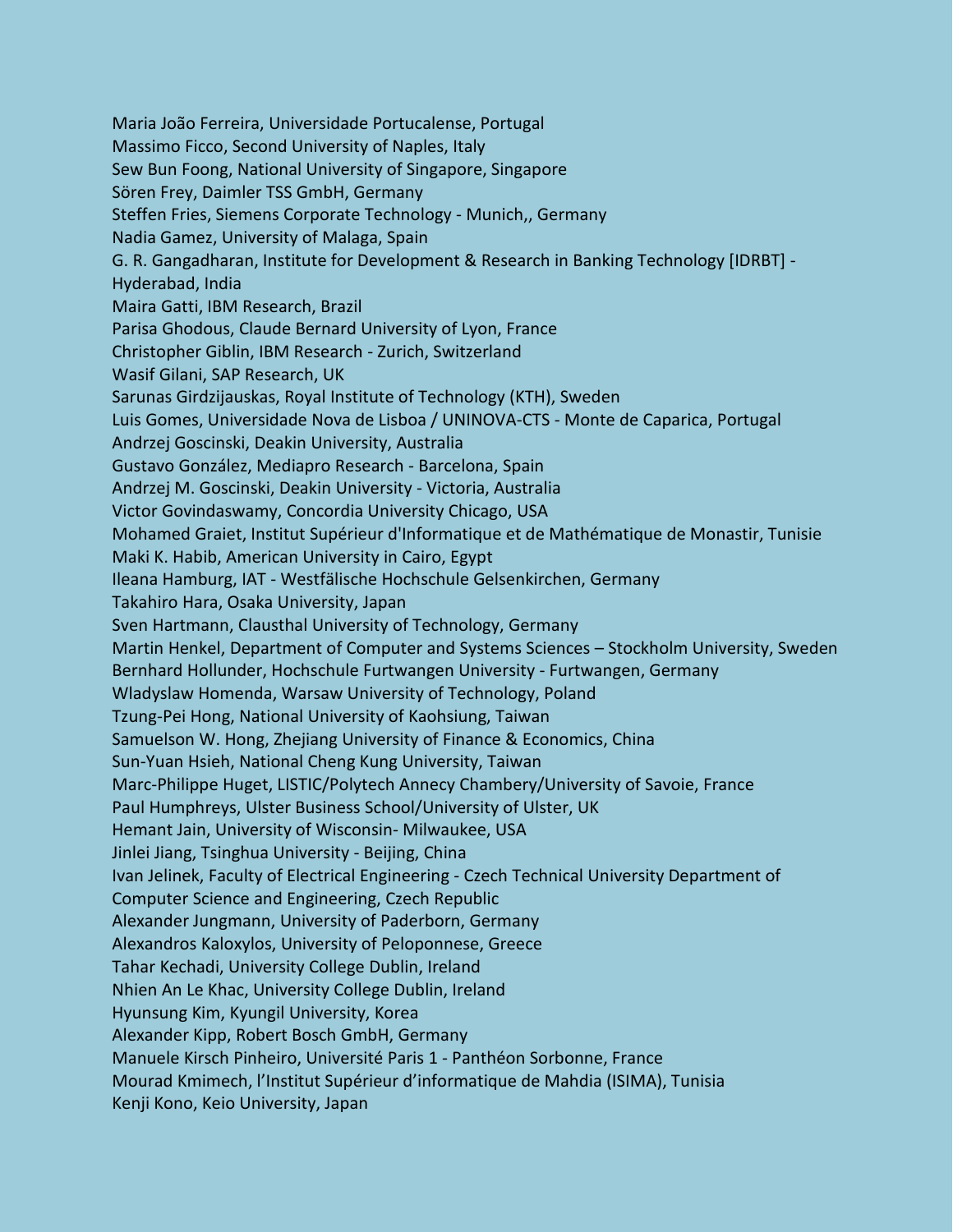Arne Koschel, Hochschule Hannover, Germany Yousri Kouki, ASCOLA - INRIA, France Natalia Kryvinska, University of Vienna, Austria Patricia Lago, VU University Amsterdam, Netherlands Ulrich Lampe, Technische Universität Darmstadt, Germany Annett Laube-Rosenpflanzer, Bern University of Applied Sciences - Biel/Bienne, Switzerland Guanling Lee, National Dong Hwa University, Taiwan Keqin Li, SAP Product Security Research, France Kuan-Ching Li, Providence University, Taiwan Noura Limam, University of Waterloo, Canada Cho-Chin Lin, National Ilan University,Taiwan Damon Shing-Min Liu, National Chung Cheng University, Taiwan Qing Liu, The Commonwealth Scientific and Industrial Research Organisation (CSIRO), Australia Shih-His (Alex) Liu, California State University - Fresno, USA Welf Löwe, Linnaeus University, Sweden Hui Ma, Victoria University of Wellington, New Zealand Khaled Mahbub, City University, UK Sabri A. Mahmoud, King Fahd University of Petroleum and Minerals, Saudi Arabia Kurt Maly, Old Dominion University, USA Lefteris Mamatas, University College London, UK Gregorio Martinez, University of Murcia, Spain Mihhail Matskin, KTH, Sweden Manuel Mazzara, Innopolis University, Russia / ETH Zurich, Switzerland Viktor Medvedev, Vilnius University, Lithuania Souham Meshoul, University Constantine 2, Algeria Lars Mönch, FernUniversität in Hagen, Germany Fabrizio Montesi, IT University of Copenhagen, Denmark Fernando Moreira, Universidade Portucalense, Portugal Debajyoti Mukhopadhyay, Maharashtra Institute of Technology, India José Neuman De Souza, Federal University of Ceará, Brazil Francisco Javier Nieto De-Santos, Atos Research and Innovation - Bilbao Spain Artur Niewiadomski, Institute of Computer Science - Siedlce University of Natural Sciences and Humanities, Poland Mara Nikolaidou, Harokopio University of Athens, Greece Roy Oberhauser, Aalen University, Germany Matthias Olzmann, noventum consulting GmbH - Münster, Germany Hichem Omrani, CEPS/INSTEAD - GEODE dept., Luxembourg Claus Pahl, Dublin City University, Ireland Ingo Pansa, iC Consult, Germany Namje Park, Jeju National University, Korea Petra Perner, Institute of Computer Vision and applied Computer Sciences, Germany Dana Petcu, West University of Timisoara, Romania Willy Picard, Poznan University of Economics, Poland J Brian Pickering, IT Innovation Centre, UK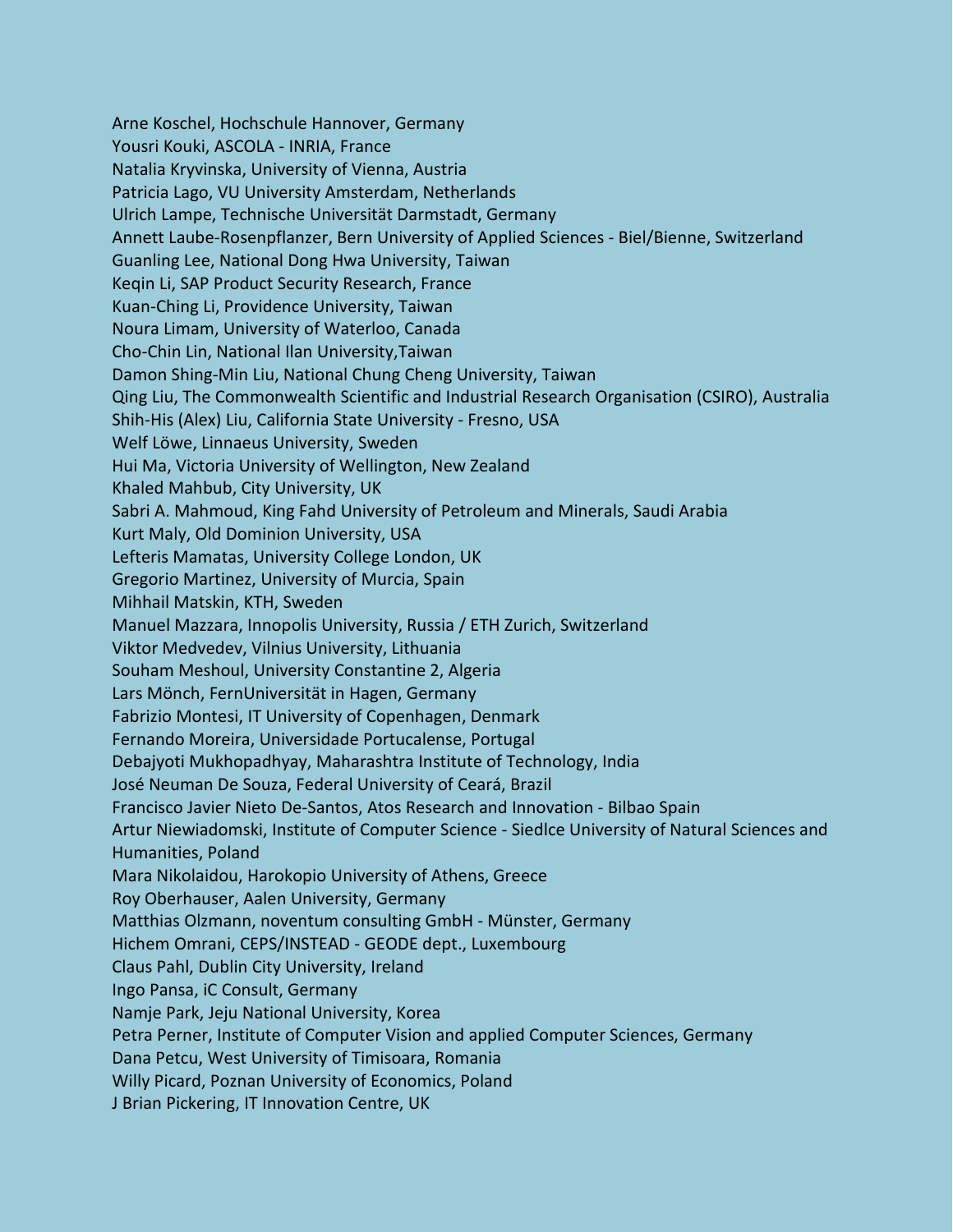Pasqualina Potena, University of Alcalá, Spain Thomas E. Potok, Oak Ridge National Laboratory, USA David J. Pym, University College London (UCL), UK Lianyong Qi, Qufu Normal University, China Juan J. Ramos-Munoz, University of Granada, Spain José Raúl Romero, University of Córdoba, Spain Stephan Reiff-Marganiec, University of Leicester, UK Wolfgang Reisig, Humboldt-Universität zu Berlin, Germany Feliz Ribeiro Gouveia, Fernando Pessoa University, Portugal Norbert Ritter, University of Hamburg, Germany Juha Röning, University of Oulu, Finland Gustavo Rossi, Universidad Nacional de La Plata, Argentina Javier Rubio-Loyola, CINVESTAV - Information Technology Laboratory, Mexico Anna Ruokonen, City University of Hong Kong, Hong Kong Michele Ruta, Politecnico di Bari, Italy Ulf Schreier, Furtwangen University, Germany Dieter Schuller, Technische Universität Darmstadt, Germany Frank Schulz, SAP Research Karlsruhe, Germany Nazaraf Shah, Coventry University, UK Kuei-Ping Shih, Tamkang University, Taiwan Robert Singer, FH JOANNEUM - University of Applied Sciences, Austria Masakazu Soshi, Hiroshima City University, Japan George Spanoudakis, City University London, UK Dimitrios G. Stratogiannis, University of Western Macedonia/National Technical University of Athens, Greece Young-Joo Suh, Pohang University of Science and Technology (POSTECH), Korea Hung-Min Sun, National Tsing Hua University, Taiwan Gerson Sunyé, Université de Nantes – INRIA, France Giordano Tamburrelli, Università della Svizzera Italiana (USI), Swizterland Anel Tanovic, BH Telecom d.d. Sarajevo, Bosnia and Herzegovina Orazio Tomarchio, University of Catania, Italy Georgios I. Tsiropoulos, Technical University of Athens, Greece Bhekisipho Twala, University of Johannesburg, South Africa Theodoros Tzouramanis, University of the Aegean, Greece Roman Vaculin, IBM Research / T.J. Watson Research Center, USA José Valente de Oliveira, Universidade do Algarve, Portugal Luis Miguel Vaquero Gonzalez, Hewlett-Packard Labs, UK Massimo Villari, Universita' di Messina, Italy Maxime Wack, Université de Technologie de Belfort-Montbéliard, France Alexander Wahl, Hochschule Furtwangen University - Furtwangen, Germany David Wallom, University of Oxford, UK Xiaoling Wang, East China Normal University, China Ian Warren, University of Auckland, New Zealand Mandy Weißbach, Martin-Luther-University Halle-Wittenberg, Germany